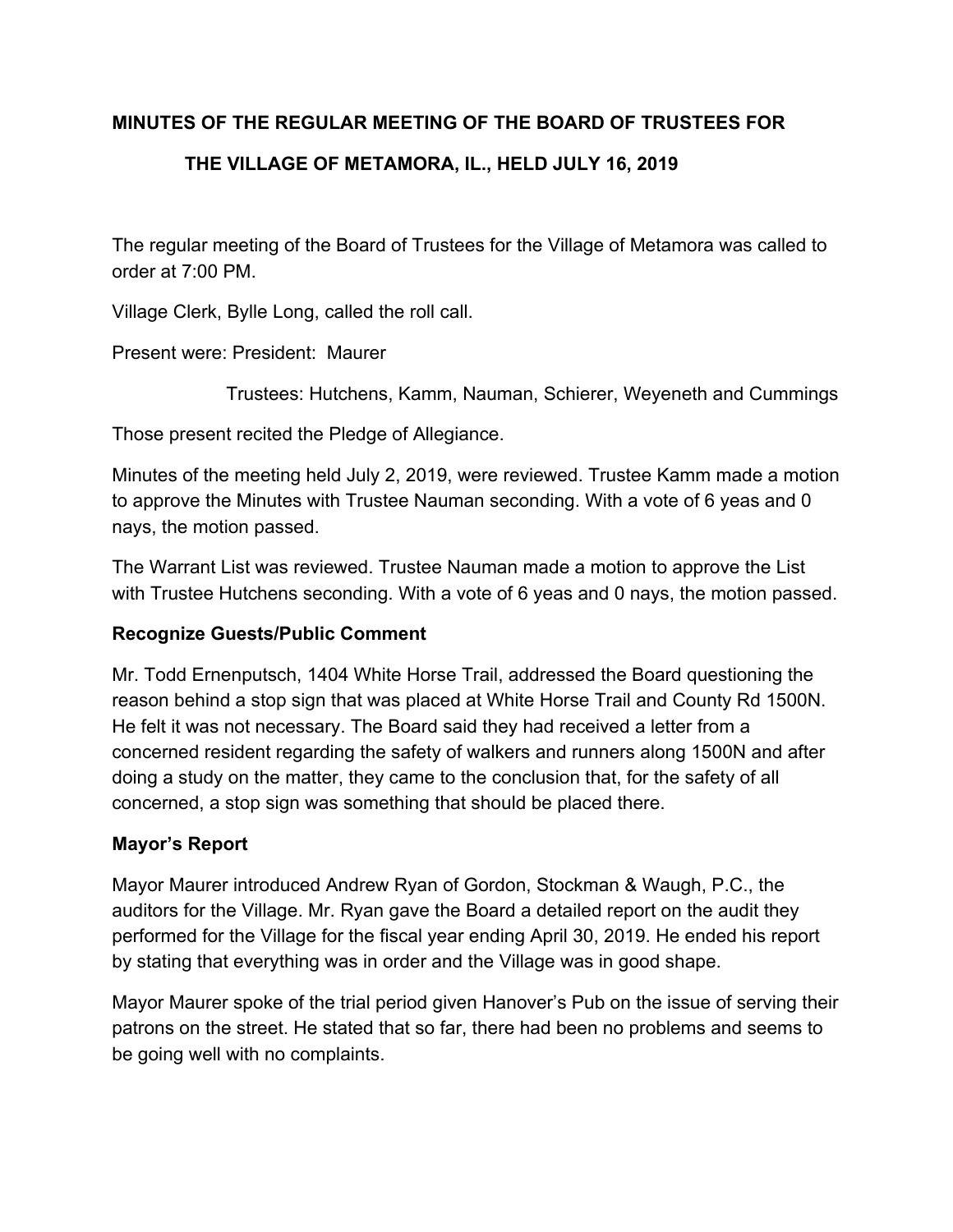## **Attorney's Report**

Attorney Brunton gave short updates on the following:

- 1. Annexation of the Wall property to gain access to Village water.
- 2. Mt. Vernon Commercial Strip Center regarding building code issues.

He presented an Ordinance for approval that would limit parking along streets in the Village town square. Business owners had complained that school students were parking their cars in front of the businesses and had not left available spaces for their customers to park. This Ordinance limited parking to 2 hrs. between 8AM – 3PM, Monday – Friday, from August 15 – May 31.

Trustee Nauman made a motion to approve the Ordinance with Trustee Weyeneth seconding. With a vote of 6 yeas and 0 nays, the motion passed.

### **Engineer's Report**

Bob Kolhaus gave updates of the following:

- 1. RLF Funding Program & Watermain Project Recently received approval on the environmental review portion. Resubmitting other review comments.
- 2. Drainage Improvements Projects reviewing options related to following sites:
	- A. Oakwood Cemetery/Coal Bank Rd. Storm Drainage
	- B. 1500N near 875E Rd Ditch Bottom Improvement
	- C. Redbird Ridge Dr. Drainage
	- D. Brighton Park Tile Discussion
- 3. MFT & Non MFT General Fund Street Maintenance Contracts executed.

There was no report.

### **Public Works Department**

Trustee Nauman had nothing to report.

### **Police/Fire/ESD**

Trustee Kamm said someone had questioned the cost of the K-9 Unit so he had figures to answer their questions.